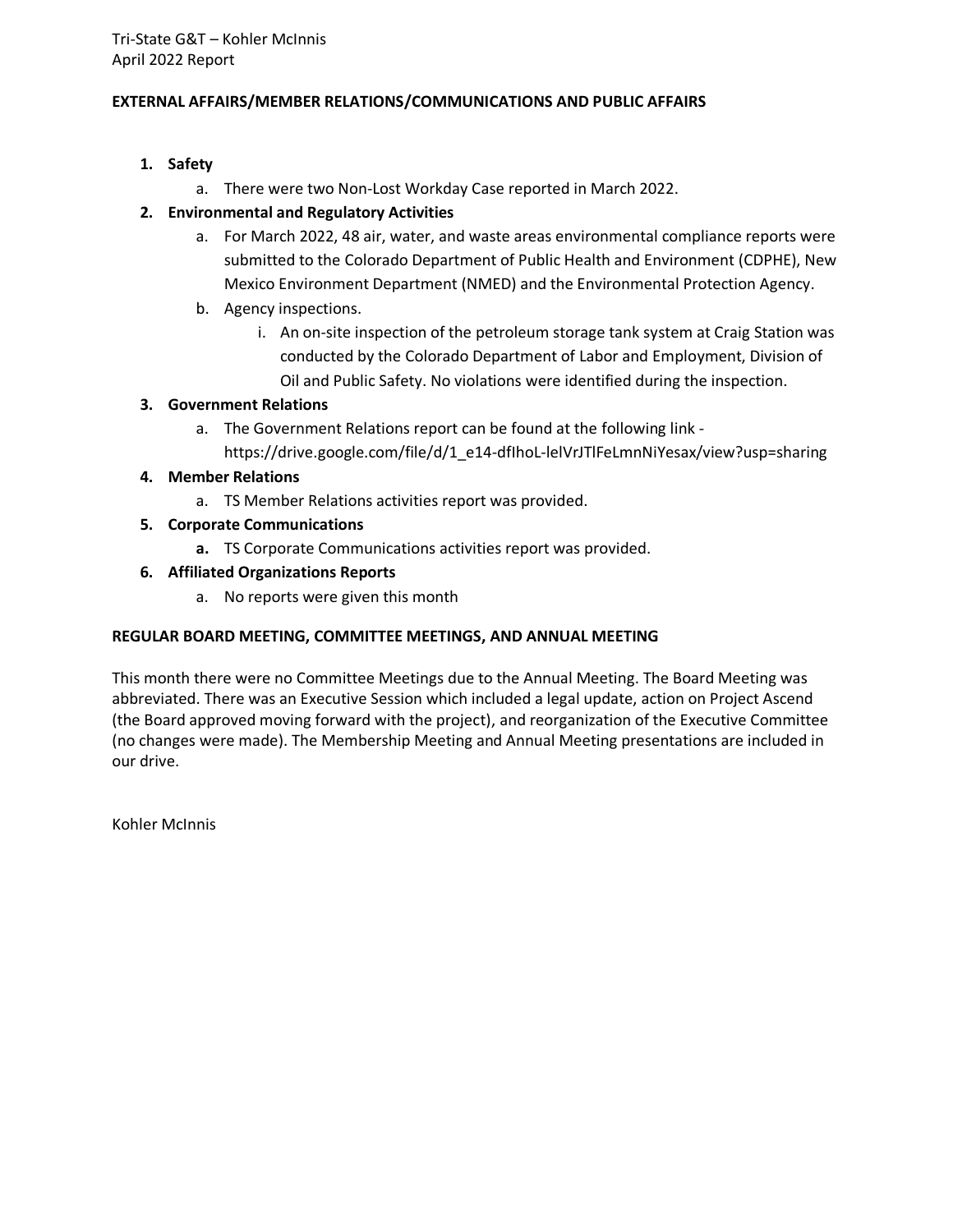

### **2022 Annual Meeting Recap**

**The 2022 Tri-State Annual Meeting and Membership Meeting was held in Westminster, CO on April 5-6 and marked the 70th anniversary of the organization. The theme of the meeting was "Driving Change," which was highlighted in remarks made by Tri-State Chairman Tim Rabon, CEO Duane Highley and Treasurer Stuart Morgan. The keynote speaker was Arshad Mansoor, President and CEO of the Electric Power Research Institute (EPRI).** 

- *Tim Rabon (Chairman's Report)*
	- $\circ$  Rabon focused his comments on his priorities as chairman and the progress made last year on the association's energy transition and the Tri-State Board of Directors' priorities.
	- $\circ$  Since becoming chairman in August of 2021, Rabon has focused on four priorities:
		- Keeping the lights on and prioritizing reliability
		- Making sure Tri-State's energy transition does not leave any member behind
		- Continuing to adhere to the cooperative principles
		- Ensuring progress on the transition even when faced with challenges
	- $\circ$  In support of the board's priorities, he provided specific examples of how the association is maintaining reliability, working hard to be more affordable, and implementing initiatives to provide more member flexibility as Tri-State makes a responsible transition.
	- $\circ$  He emphasized that the members are driving the change and working together to ensure that Tri-State is stronger than ever before, and will continue to be so well into the future.
- *Duane Highley (CEO's Report)*
	- o Building on the theme of the driving change, Highley discussed Tri-State's role in the advancement of clean energy, lower emissions and member contract flexibility, all while providing reliable service and reducing wholesale rates.
	- $\circ$  Highley provided a vision of what Tri-State will look like in the future and noted that, while we continue to face challenges, the association is making progress on its priorities .
	- o He emphasized the need to continue to be a reliable source of energy to our members, while also providing more services, investing in transmission, moving to a regional energy market, reducing costs, and increasing flexibility.
	- $\circ$  While the focus of his presentation was on the future, he acknowledged that any journey of this magnitude would have its detours and roadblocks that will need to be overcome.
	- $\circ$  In his closing, he acknowledged the transition is moving fast and resulting in lots of changes and some uncertainty, but in the end the membership will benefit and be positioned for another 70 years of success.
- *Stuart Morgan (Treasurer's Report)* 
	- $\circ$  Morgan presented the 2021 financial information, which included a 2 percent rate reduction starting in March 2021.
	- $\circ$  The financial results reflected the challenges Tri-State faced in 2021, but also showed the association will continue to be financially stable, achieve its financial goals and focus on reducing rates as it progresses through its transition.
	- $\circ$  Morgan noted Tri-State is fortunate to have the financial strength to implement significant changes and meet the board's priorities of reliability, affordability, responsibility, and flexibility.
- *Arshad Mansoor (EPRI)*
	- $\circ$  Monsoor discussed the work EPRI is researching, including how the utility industry will transition to meet federal environmental goals and priorities.
	- $\circ$  He discussed the need to embrace change, but also to be cautious and make prudent decisions related to technology.
	- $\circ$  EPRI's research is focused on finding new technologies or improving existing technology that can provide a reliable source of clean dispatchable energy in the future.
	- $\circ$  He also mentioned the need for regulations and rate designs that will advance more distributed energy, similar to those Tri-State is considering in its new Energy as a Service program.

#### **Chairman of the Board and Executive Committee Re-elected.**

**Tim Rabon, who represents Otero County Electric Cooperative (Cloudcroft, N.M.) was re-elected to serve as Chair. As the association continues to transition, Rabon indicated he believes Tri-State is headed in the right direction and is honored by the board's trust in him to lead the organization.** 

- Mr. Rabon serves as a trustee of Otero County Electric Cooperative, Inc. and has served on the Tri-State board since April 2014. He owns or is a partner in several construction, land development and ranching businesses in Alamogordo, NM.
	- In addition to re-electing the chairman, the Tri-State board re-elected the following incumbents to serve on the Executive Committee:
		- o Don Keairns, representing San Isabel Electric Association (Pueblo West, Colo.), was re-elected to the position of Vice Chairman.
		- o Julie Kilty, representing Wyrulec Company (Torrington, Wyo.), was re-elected to the position of Secretary.
	- o Stuart Morgan, representing Wheat Belt Public Power District (Sidney, Neb.), was re-elected Treasurer.
	- o Matt Brown, representing High Plains Power (Riverton, Wyo.) and Scott Wolfe, representing San Luis Valley REC (Monte Vista, Colo.), were re-elected Assistant Secretaries.
	- o The Executive Committee's three at-large positions were seated with incumbents Wayne Connell, representing Central New Mexico Electric Cooperative (Mountainair, N.M.), and Shawn Turner, representing The Midwest Electric Cooperative (Grant, Neb.) Thaine Michie was elected to the remaining at-large position on the board; he represents Poudre Valley Rural Electric Association (Fort Collins, Colo.).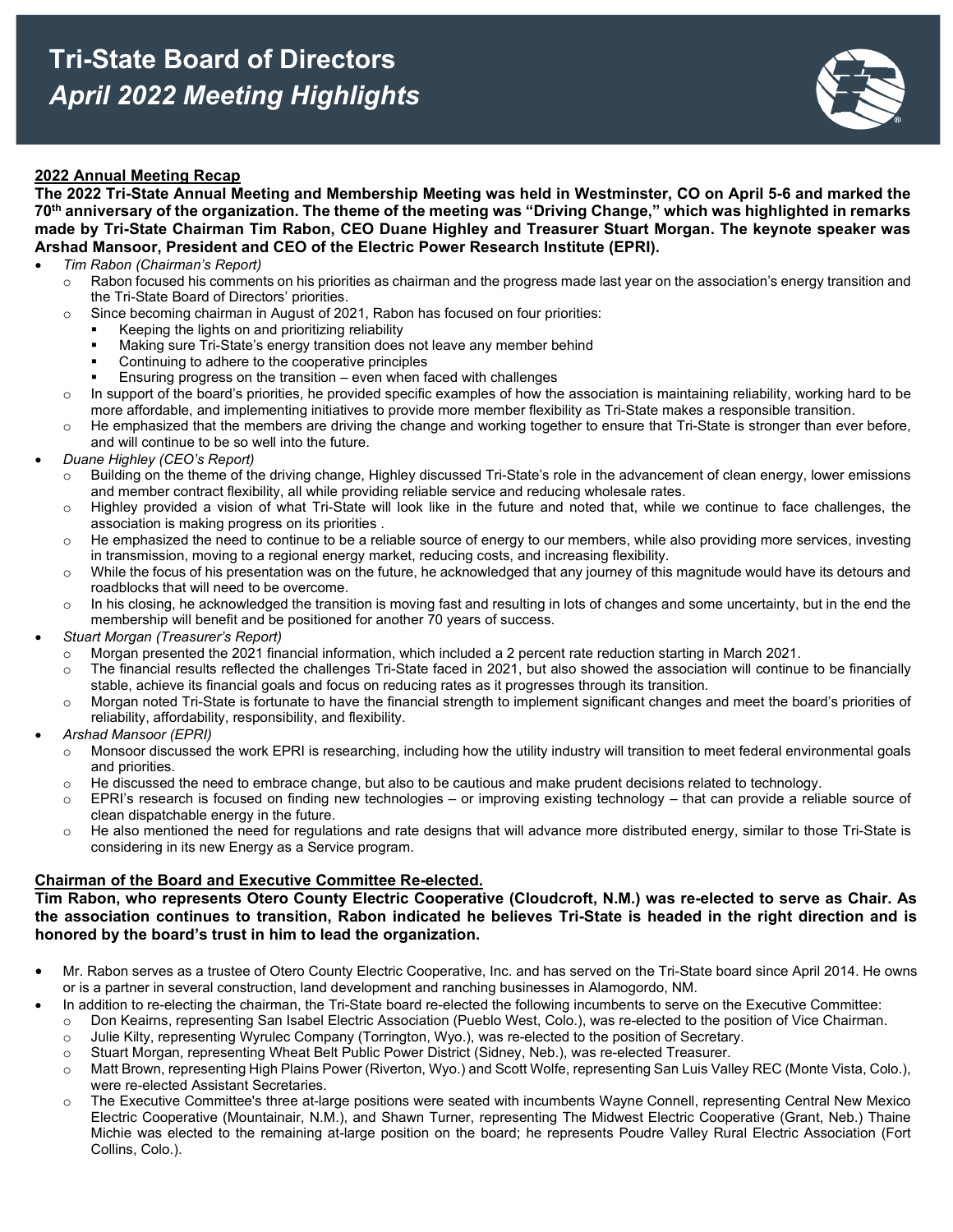

# **This month's highlights**

- 70<sup>th</sup> Annual Meeting
- Membership Meeting
- Executive Committee re-elected
- Annual Report published
- Filing on Rifle Station
- Operations and Financial Reports
- Government Relations Report
- Upcoming Events

# **From the Chairman**

I want to thank the approximately 450 member representatives and guests for their attendance and active participation at our Annual Meeting. I thought the week went really well and was a proper tribute to 70 years of service to our members. I also want to recognize Secretary Julie Kilty and Treasurer Stuart Morgan for their work and reporting at the Annual Meeting.

The meeting was a wonderful experience, and I want to thank Duane and his staff for pulling off another great event. After two years of virtual and limited meetings, it was nice to see so many members in person. Of course, we are always looking to improve, so if you have any suggestions for me or staff on the meeting, please let me know.

I also want to let you know how humbled I am to be re-elected chairman of this great organization. As we work through this energy transition, I am excited and proud to be part of the team. As I stated in my Annual Meeting report, I do think we are on the right path and I look forward to working with all of you to fulfill our priorities and continue to provide value to the membership.

I also want to congratulate the members of the Executive Committee on their re-election. I look forward to working with them over the next year, and I think their re-election is another good sign the organization believes we are going the right direction.

Again, I want to thank you for your support and look forward to another year of progress. As I work to serve you as best I can, please do not hesitate to reach out to me at 575-430-2995 or[tim.rabon@tristategt.org —](mailto:tim.rabon@tristategt.org) *Tim*

# **From the CEO**

Our Annual Meeting events have many moving parts, and it takes a well-coordinated team to make it happen. I want to thank the Communications, Member Relations, Beneficial Electrification, Legal, Strategy, Facilities and Security teams, our Ambassadors, and our leadership team and their staff, for their thorough preparation and strong execution of the meetings.

During my presentation and throughout our discussions, we reenforced the important message that Tri-State is not reacting to change or avoiding change, but driving it. It's our members who are really driving change for Tri-State, and even as we transition to cleaner energy, reliability remains job one.

As Tim, Stuart, our executive staff and I discussed, we are making steady progress on the four pillars of our strategy map – reliability, affordability, responsibility and flexibility – and I am so very proud of the diligent work of our staff to get us where we are today.

I also want to thank this year's keynote speaker, Electric Power Research Institute (EPRI) President & CEO Arshad Mansoor. Tri-State is part of EPRI's Low Carbon Research Initiative. Arshad's discussion, followed with a Q&A session, was informative to how needs for reliability and affordability are served in the energy transition, and how the energy sector is at the "tip of the spear" in the transition.

We are here to serve you, and if we can be of assistance, please contact me any time at 303-254-3535 or [dhighley@tristategt.org](mailto:dhighley@tristategt.org) — *Duane*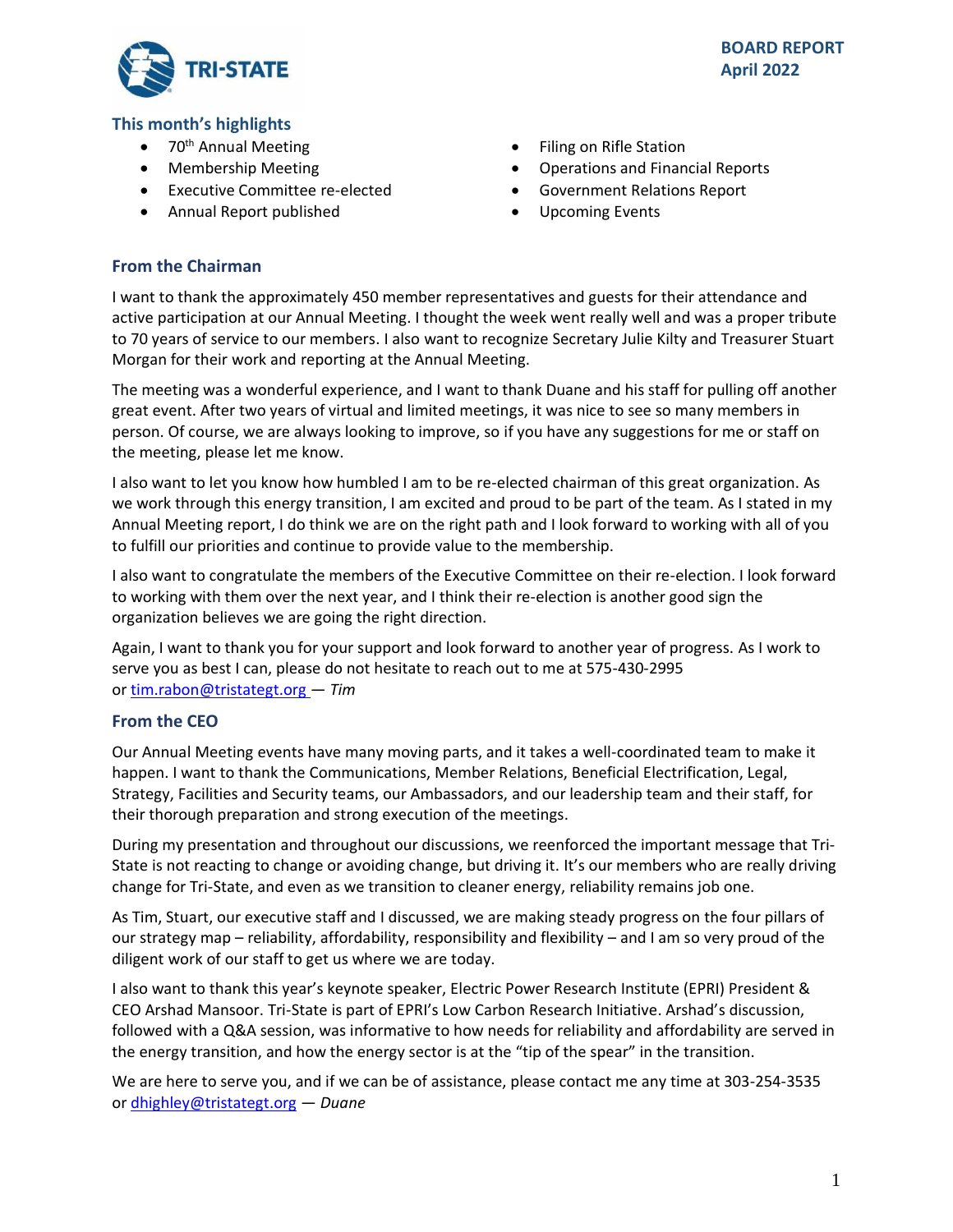

# **Operations and Financial Performance**

#### **February 2022 operations performance**

- Coal fleet generation was at 95% availability and 47% of total power supply.
- Gas and oil fleet generation were above budget and accounted for 5% of total power supply.
- Renewable generation accounted for 28% of total power supply and 34% of member load.
- Tri-State had 759 MW of utility-scale wind and solar capacity. In January, the average capacity factor for these resources was 42%, with 336 MW (44% of potential output) available at Tri-State's peak.
- Other purchased power (unspecified) was 20% of total power supply.
- Member energy sales volumes were 1.4% over budget and non-member energy sales volumes were 9% under budget.

View the [Operations Report](https://mic.tristategt.org/Member%20Managers/2022-04-BOD-EO%20-%20Operations%20Report.pdf) on the directors' BoardBooks app and the Member [Information Center.](https://mic.tristategt.org/Member%20Managers/2020-08-BOD%20-%20Operations%20Report.pdf)

# **February 2022 financial performance**

- Member electric sales were 1.7% higher than budget.
- Non-member sales were 18.7% higher than budget. The budget includes an adjustment for Rate Stabilization included monthly. Rate Stabilization, while budgeted monthly, will be assessed on a quarterly basis to determine whether to recognize deferred revenue.
- Purchased Power was 10.7% higher than budget primarily due to higher energy imbalance purchases
- Fuel was 42.9% higher than budget primarily resulting from higher fuel costs at two plants and Colowyo Mine.

View the [Financial Results](https://mic.tristategt.org/Member%20Managers/2022-04-BOD-FIN%20-%20Financial%20Results.pdf) on the Membe[r](https://mic.tristategt.org/Member%20Managers/2020-08-BOD%20-%20Operations%20Report.pdf) Information Center and the directors' BoardBooks app.

# **Board Update**

# **Tri-State's 70th Annual Meeting held April 5-6**

The 2022 Tri-State Annual Meeting and Membership Meeting was held in Westminster, Colo., on April 5- 6, marking the 70<sup>th</sup> anniversary of the cooperative. The theme of the meeting was "Driving Change," which was highlighted in remarks made by Tri-State Chairman Tim Rabon, CEO Duane Highley and Treasurer Stuart Morgan. The Annual Meeting keynote speaker was Arshad Mansoor, President and CEO of the Electric Power Research Institute (EPRI).

View the Annual Meeting [press release.](https://tristate.coop/advancement-reliable-affordable-responsible-power-highlighted-tri-states-70th-annual-meeting)

Chairman's Report

- Tim Rabon focused his comments on his priorities as chairman and the progress made last year on the association's energy transition and the Tri-State Board of Directors' priorities.
- Since becoming chairman in August of 2021, Rabon has focused on four priorities:
	- 1. Keeping the lights on and prioritizing reliability;
	- 2. Making sure Tri-State's energy transition does not leave any member behind;
	- 3. Continuing to adhere to the Cooperative Principles; and
	- 4. Ensuring progress on the transition–even when faced with challenges.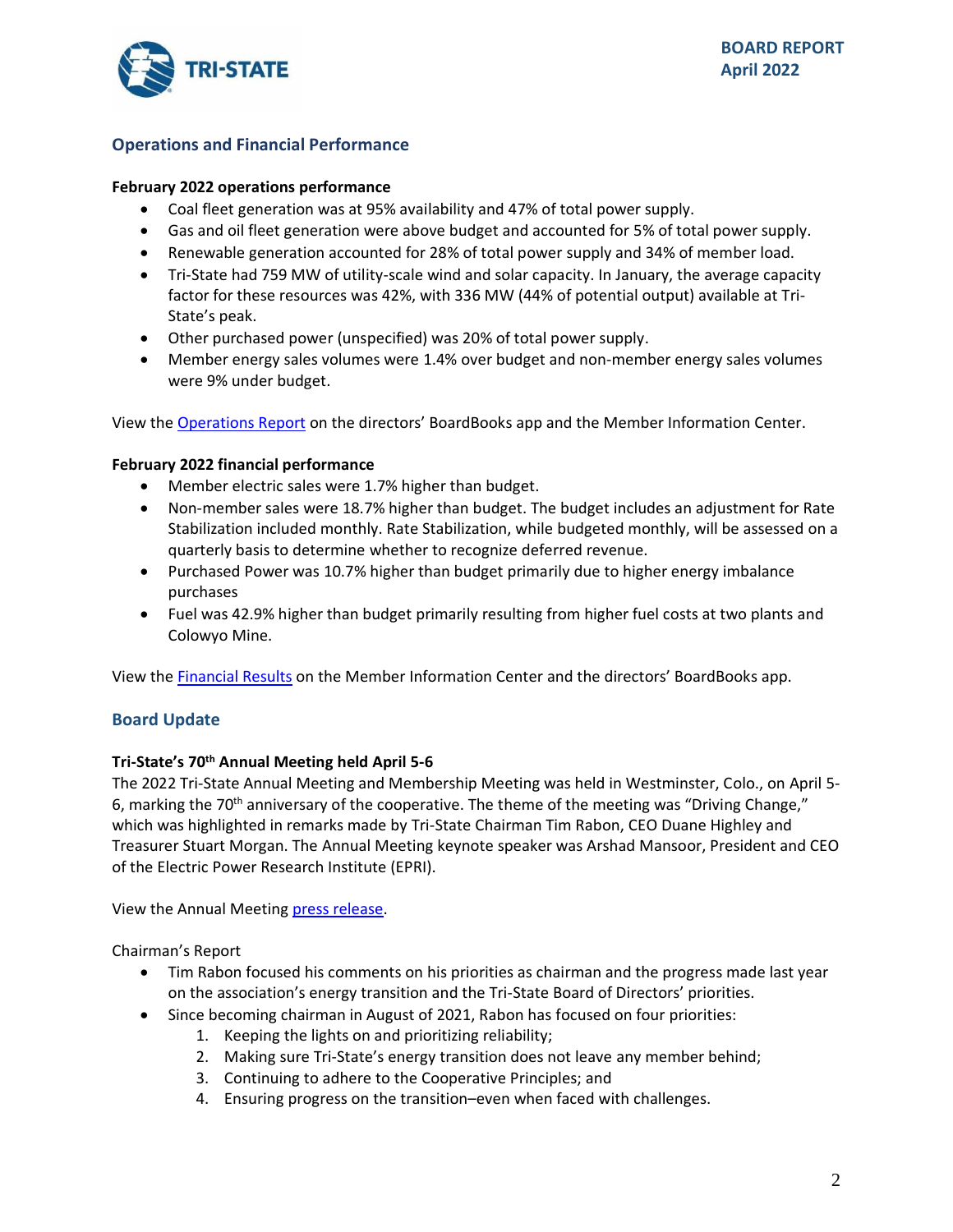

- In support of the board's priorities, he provided specific examples of how the association is maintaining reliability, working hard to be more affordable, and implementing initiatives to provide more member flexibility as Tri-State makes a responsible transition.
- Rabon emphasized that the members are driving the change and working together to ensure that Tri-State is stronger than ever before and will continue to be so well into the future.
- Review the Chairman's [presentation](https://mic.tristategt.org/Member%20Managers/2022%20Annual%20Meeting%20Agenda%20Chairmans%20Presentation%20V6.pdf) in the Member Information Center and the Directors' BoardBooks app.

# CEO's Report

- Building on the theme of *driving change*, Highley discussed Tri-State's role in the advancement of clean energy, lower emissions and member contract flexibility, all while providing reliable service and reducing wholesale rates.
- Highley provided a vision of what Tri-State will look like in the future and noted that, while we continue to face challenges, the association is making progress on its priorities.
- He emphasized the need to continue to be a reliable source of energy to our members, while also providing more services, investing in transmission, moving to a regional energy market, reducing costs, and increasing flexibility.
- While the focus of his presentation was on the future, he acknowledged that any journey of this magnitude would have its detours and roadblocks that will need to be overcome.
- In his closing, he acknowledged the transition is moving fast and resulting in lots of changes and some uncertainty, but in the end the membership will benefit and be positioned for another 70 years of success.
- Review the CEO's [presentation](https://mic.tristategt.org/Member%20Managers/2022-04-AM%20-%20Highley%20Driving%20Change.pdf) in the Member Information Center and the Directors' BoardBooks app.

Treasurer's Report

- Stuart Morgan presented the 2021 financial information, which included a 2 percent rate reduction starting in March 2021.
- The financial results reflected the challenges Tri-State faced in 2021, but also showed the association will continue to be financially stable, achieve its financial goals and focus on reducing rates as it progresses through its transition.
- Morgan noted Tri-State is fortunate to have the financial strength to implement significant changes and meet the board's priorities of reliability, affordability, responsibility, and flexibility.
- Review the Treasurer's [presentation](https://mic.tristategt.org/Member%20Managers/2022-04-AM%20-%20Treasurers%20Report.pdf) in the Member Information Center and the Directors' BoardBooks app.

Keynote from EPRI

- Electric Power Research Institute (EPRI) President and CEO Arshad Mansoor discussed the work EPRI is researching, including how the utility industry will transition to meet federal environmental goals and priorities.
- He discussed the need to embrace change, but also to be cautious and make prudent decisions related to technology.
- EPRI's research is focused on finding new technologies or improving existing technology that can provide a reliable source of clean dispatchable energy in the future.
- He also mentioned the need for regulations and rate designs that will advance more distributed energy, similar to those Tri-State is considering in its new Energy as a Service program.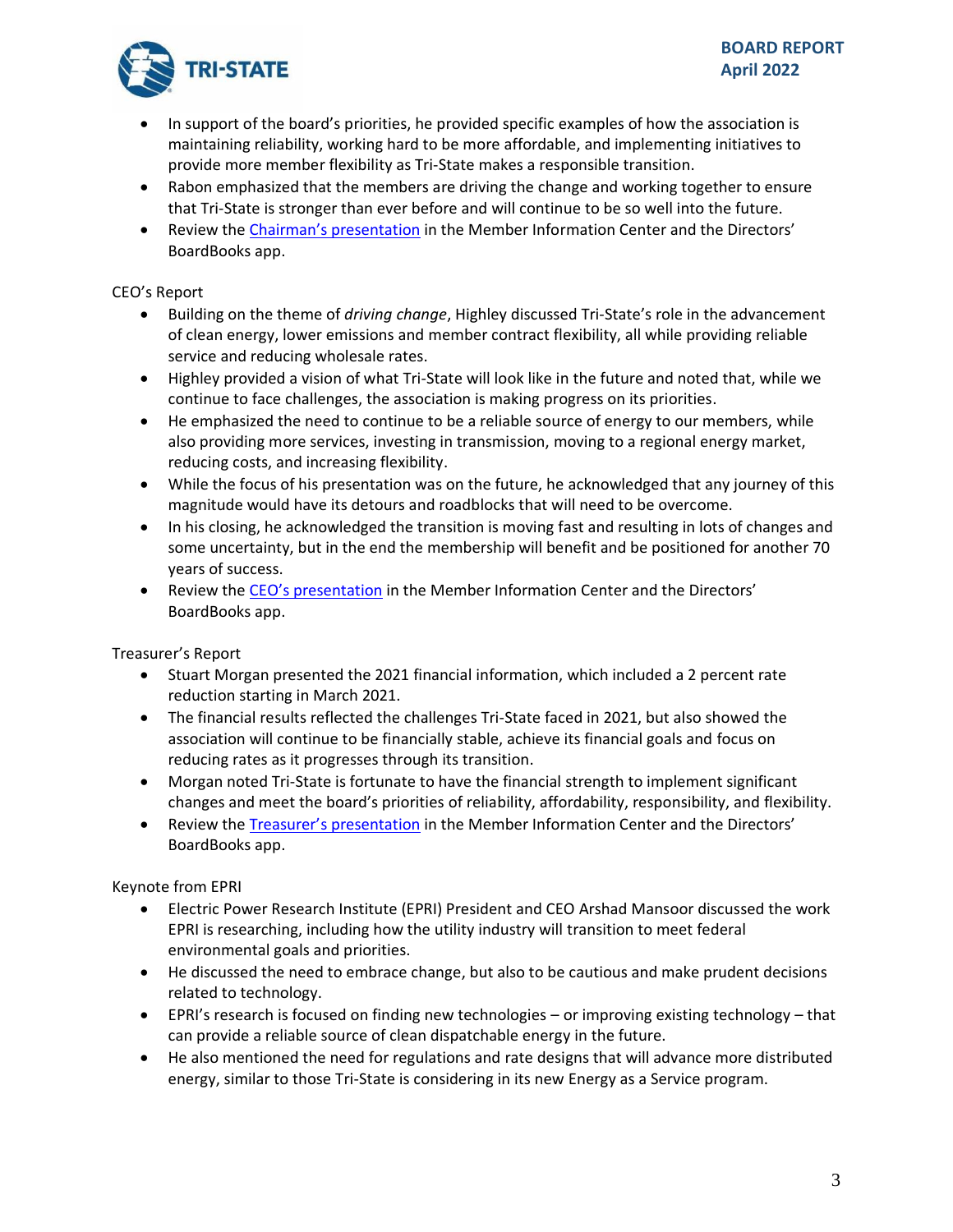

# **Membership Meeting presentations highlight progress on member goals, culture and safety**

At the Membership Meeting on April 5, several Tri-State executives presented on key issues, including:

- Sr. VP People & Culture Elda de la Peña [presented](https://mic.tristategt.org/Member%20Managers/2022-04-MM%20-%20People%20and%20Culture-delaPena.pdf) insight related to Tri-State employees, highlighting our engaged and diverse workforce, and how we're managing change together.
- Sr. VP Policy and Compliance Barbara Walz [presented](https://mic.tristategt.org/Member%20Managers/2022-04-MM%20-%20Safety-Walz.pdf) on the value Tri-State puts on safety, and the direct connection between safety and providing reliable service.
- Brad Nebergall, Sr. VP Energy Management, and Joel Bladow, Sr. VP Transmission, [presented](https://mic.tristategt.org/Member%20Managers/2022-04-MM%20-%20Resource%20Planning%20Organized%20Markets-Nebergall-Bladow.pdf) on resource planning and organized markets, with a focus on preserving reliability.
- Reg Rudolph, SVP Chief Energy Innovations Officer, [presented](https://mic.tristategt.org/Member%20Managers/2022-04-MM%20-%20Energy%20as%20a%20Service-Rudolph.pdf) on opportunities for Tri-State and the membership to provide Energy as a Service.
- Pat Bridges, SVP Chief Financial Officer, [presented](https://mic.tristategt.org/Member%20Managers/2022-04-MM%20-%20Driving%20Affordability-Bridges.pdf) on affordability, highlighting 2021 financial performance, cost management and revenue growth opportunities.

# **Chairman of the board and Executive Committee re-elected**

Tim Rabon, who represents Otero County Electric Cooperative (Cloudcroft, N.M.) was re-elected to serve as Chair. As the association continues to transition, Rabon indicated he believes Tri-State is headed in the right direction and is honored by the board's trust in him to lead the organization.

- Mr. Rabon has served on the Tri-State board since April 2014. He owns or is a partner in several construction, land development and ranching businesses in Alamogordo, NM.
- In addition to re-electing the chairman, the Tri-State board re-elected the following incumbents to serve on the Executive Committee:
	- Don Keairns, representing San Isabel Electric Association (Pueblo West, Colo.), was reelected to the position of Vice Chairman.
	- Julie Kilty, representing Wyrulec Company (Torrington, Wyo.), was re-elected to the position of Secretary.
	- Stuart Morgan, representing Wheat Belt Public Power District (Sidney, Neb.), was reelected Treasurer.
	- Matt Brown, representing High Plains Power (Riverton, Wyo.) and Scott Wolfe, representing San Luis Valley REC (Monte Vista, Colo.), were re-elected Assistant Secretaries.
	- The Executive Committee's three at-large positions were seated with incumbents Wayne Connell, representing Central New Mexico Electric Cooperative (Mountainair, N.M.), and Shawn Turner, representing The Midwest Electric Cooperative (Grant, Neb.), and Thaine Michie representing Poudre Valley Rural Electric Association (Fort Collins, Colo.).

# **2021 Annual Report published**

Tri-State's 2021 Annual Report, titled *Driving Change* is available on our [web site.](https://www.tristate.coop/sites/default/files/PDF/Annual%20reports/Tri-State-Annual-Report-FY2021.pdf) We have additional copies available in hardcopy. Members should reach out to their Relationship Manager to request additional copies. The report features letters from the Chairman and CEO, highlights of the year, and Q&A columns with Elda de la Peña and Brad Nebergall.

# **Tri-State filing with Colorado Public Utilities Commission would result in retirement of Rifle Station**

On April 5, Tri-State made a filing with the Colorado Public Utilities Commission that would, if approved, result in the retirement of Rifle Station on or about Oct. 6, 2022. The 85-megawatt combined-cycle facility, located in Rifle, Colo., runs infrequently, as Tri-State currently has sufficient and lower-cost resources to serve its members' power requirements, and significant near-term investments would be required to continue operating the facility.

• The power plant has four employees, and Tri-State is providing support for those employees as they transition from the facility.